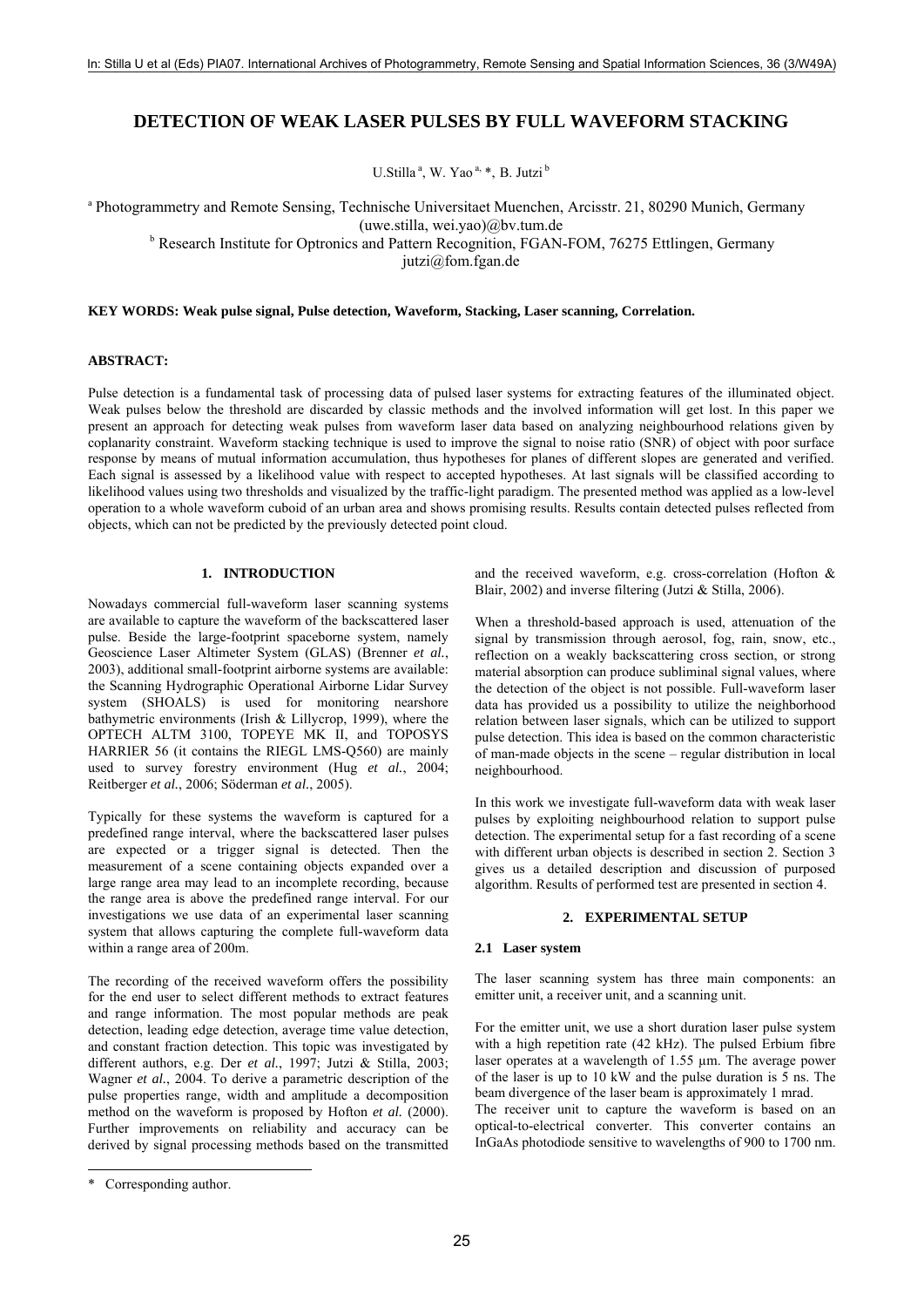Furthermore, we use a preamplifier with a bandwidth of 250 MHz and an A/D converter with 20 GSamples/s.

The scanning unit for the equidistant 2-d scanning consists of a moving mirror for elevation scan (320 raster steps of 0.1°) and a moving platform for azimuth scan (600 raster steps of 0.1°). The field of view is  $32^\circ$  in vertical and  $60^\circ$  in horizontal direction.

#### **2.2 Test scene**

For the investigations, a measuring platform is placed at a height of 15 m, pointing at an outdoor scene. The different urban objects in the scene are buildings, streets, vehicles, parking spaces, trees, bushes, and grass. Some objects are partly occluded and the materials show various backscattering characteristics.

#### **2.3 Scanning and data**

For each orientation of the beam within the scanning pattern, the emitted signal and the received signal are recorded over the time t for the time interval  $t=t_{min}$  to  $t=t_{max}$ . The time interval selected for the recording of the signal depends on the desired recording depth of the area (in our case up to 200m). For each discrete range value the intensity value of the pulse is stored. The entire recording of a scene can be interpreted and visualised as a discrete data cuboid I[x y t], where the measured intensity at each time t and each beam direction [x y] is stored. It has to be taken into account the recording geometry for correct interpretation of the data.

# **3. STRATEGY**

An automatic approach for detecting laser weak pulses based on neighbourhood relation preserved in the waveform cuboid is presented in this section.



Figure 1. General flow chart of approach for detecting weak signal

The general strategy is sketched in Fig. 1. At first, a classic pulse detection method is adopted to extract the significant pulse signal backscattered from objects. Every laser ray in the waveform cuboid will be labelled as detected or undetected. On the other hand, the waveform cuboid is undergone a homogenization process. Afterwards, we generate a 1-D mask and shift it through every vertical slice of waveform cuboid to analyze the local neighbourhood relation by waveform stacking, and the prominent geometric pattern can be found. By comparing original waveforms to averaged stacked waveform the contribution of each waveform to local geometry can be assessed by a likelihood value. At last, according to this value, we can attribute a class (*'pulse', 'no pulse' or 'uncertain'*) to every original waveform by selecting thresholds in advance or by statistical inference.

### **3.1 Classic pulse detection method**

Because of algorithmic efficiency and simplicity, it is always wise to apply the classical 1-D pulse detection methods (e.g. peak detection or correlation method) to raw waveform data firstly; high-energy reflected pulse can be detected, as displayed in Fig. 2. The rest laser rays where no pulse has been detected contain either weak reflection pulse from specific objects (e.g. window glass or roof behind the trees) or no backscattered signal at all due to inexistence of objects (sky)



Figure 2. Pulses detected by peak method, white pixels indicate detected pulses.

For pulse detection a noise dependent threshold was estimated to separate a signal pulse from background noise. Therefore the background noise was estimated and if the intensity of the waveform is above  $3\sigma$  of the noise standard deviation for the duration of at least 5ns, then the waveform will be accepted.

For peak detection method, the range value of the detected pulses is determined by the maximum pulse amplitude, where the largest reflectance is expected. Another two typical surface features are roughness and reflectance which correspond to width and amplitude of waveform. Then, a Gaussian curve can be fitted to recorded waveform to get a parametric description using iterative Gauss-Newton method ((Jutzi & Stilla, 2006)). The estimated parameters for waveform features are the average time  $\tau$ , standard deviation  $\sigma$  and maximum amplitude  $a$ .

$$
w(t) = \frac{a}{\sqrt{2\pi\sigma^2}} \exp\left(-\frac{\left(t-\tau\right)^2}{2\sigma^2}\right) \tag{1}
$$

According to results of the classic pulse method, every waveform of laser beams will be labelled as detected (1) or undetected (0) and arranged in arrays corresponding to various vertical slices for further study.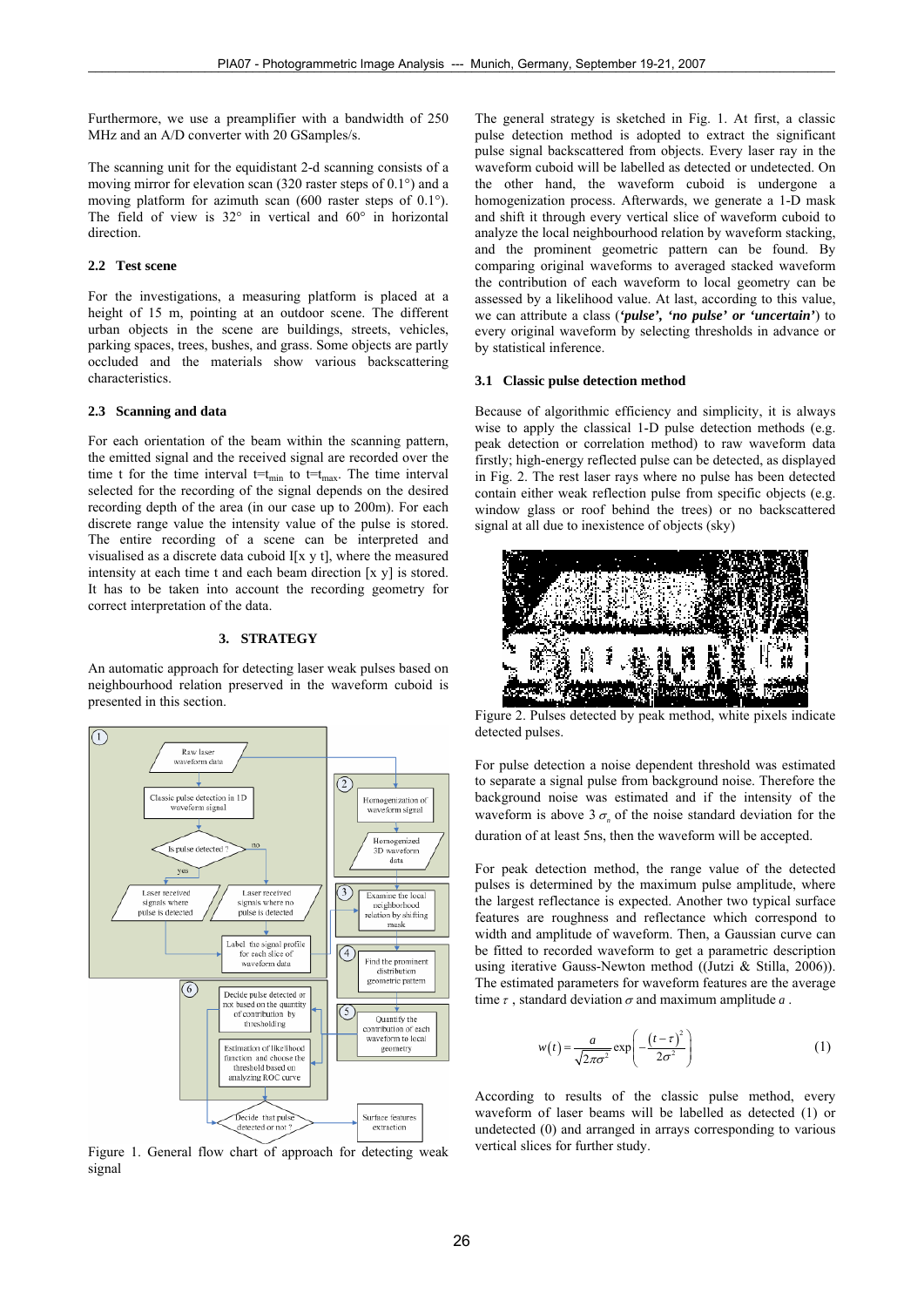# **3.2 Homogenization of waveform laser data**

As stated above the raw waveform signal recorded by an experimental laser system is noisy and has strong fluctuation caused by the emitted pulse. In Fig. 3a, a section of waveform is plotted overlaid with an adjacent waveform reflected from surface of same material. The none-pulse part (indicated by two arrows in Fig.3a) of blue waveform shows a lower amplitude value than the corresponding part of red one, actually, they should be recorded in same level.

The waveform data cuboid should provide us a unified and consistent data base; otherwise it is difficult to exploit neighbourhood relations hiding in it. Therefore a pre-processing step needs to be performed to normalize the whole data set. The y-t slice of the cuboid is expected to exhibit more consistent after homogenization, when observed from side-look.



Figure 3. Necessity of homogenization operation a) neighbouring raw waveforms, b) e-t (elevation-temporal) slice image section before homogenization, c) after homogenization.

The homogenized waveform data is generated via the zeromean operation, namely every waveform along the travel path of laser will be built into a zero-mean signal by subtracting its own mean value, and thus the waveform amplitude inside a slice or among the different slices will become consistent. The strip noise that was obvious previously (Fig. 3b) has decreased. (Fig. 3c)

### **3.3 Examine neighbourhood relation**

Test scene was scanned by an experimental laser sensor in the order of e-r slice (elevation angle – range); the recorded waveform cuboid was also organized in the structure of e-t slice image, therefore we decided to utilize the local neighbourhood relation in this 2D image, namely to examine whether there are pulses hiding in waveforms of the local neighbourhood tending to demonstrate an identical geometry and enhance each other by mutual information, e.g. lying in an regular geometric pattern, in our algorithm this geometric pattern is limited to plane, namely straight line in 2D waveform slice.

We create a  $1 \times 14 \times t$  (14 pixels in E axis is a little larger than minimum size of plane we assume; t is equal to number of range values of waveform) mask and shift it inside a slice along elevation angle direction (Fig.4 b), the step size of mask shift is

half of mask size in y axis to guarantee 50% overlapping. By shifting this mask, we can process all the recorded waveforms successively without any prior information given beforehand.

While shifting the mask along the y axis, it is obvious that we have to distinguish between two different situations for considering the local neighbourhood relation – waveforms of detected pulse and those of undetected pulse.



Figure 4. Mask shifting operation a) amplitude image generated by peak detection (e-a view, black pixels indicate waveforms of undetected pulse), b) e-r slice image marked by red dotted line, yellow rectangle denotes the mask, the black arrow denotes shift direction

#### **3.3.1** Waveform of detected pulse

For the waveforms where pulse is already detected, its features, such as range, width and amplitude, are available by fitting Gaussian curve into pulse signals simultaneously. We can use the coordinate information of scattered points, which is represented in the vector format, to vield the local neighbourhood relation directly.

Principal component analysis (PCA) has been chosen here to accomplish this task. We regard three coordinates  $[x \, y \, t]$  as observed variable **x**, and fit an n-dimensional hyperplane in 3dimensional space  $(n < 3)$ . The choice of r is equivalent to choosing the number of components to retain in PCA. When we want to evaluate whether the detected pulses are located in a straight line to build a local geometric pattern and how good they do, the variance of each component can act as the measure for it, because each component explains as much of the variance in the data as is possible with the relevant dimension.



Figure 5. Local neighbourhood relation (line) found for detected pulses (blue circle) via PCA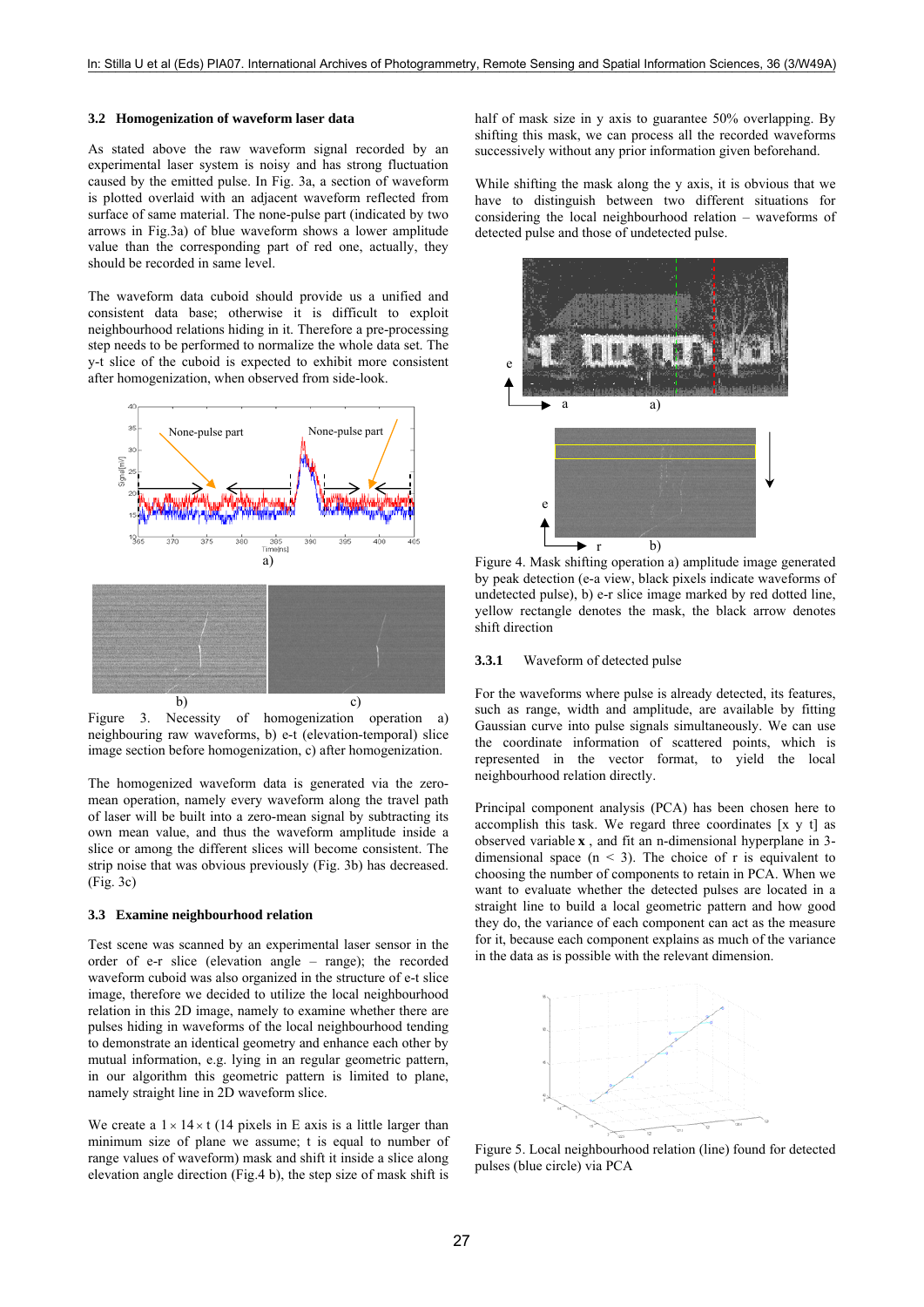The latent roots (or eigenvalues of covariance matrix **C** ) from the PCA define the amount of explained variance for each component, and the proportion of each variance can be derived:

$$
\mathbf{C} = \mathbf{E}[\mathbf{B} \otimes \mathbf{B}] = \frac{1}{N} \mathbf{B} \cdot \mathbf{B}^*
$$

$$
\mathbf{V}^{-1} \mathbf{C} \mathbf{V} = \mathbf{D}
$$
(2)

where **B** is mean-subtracted matrix of  $\bf{x}$ , **D** is the diagonal matrix of eigenvalues of **C**, **V** is matrix of eigenvectors diagonalizing the covariance matrix **C**.

$$
roots = diagonal(D)
$$
  
propoVAR = roots/sum(roots)  
= [0.998 0.001 0] (3)

As showed above the variance of first component has held a dominant proportion against other components according to propoVAR, the straight line is the best 1-D linear approximation to the data (Fig 5).

#### **3.3.2** Waveform of undetected pulse

For another group of waveforms where pulse is not detected yet, we must deal with whole waveform signal instead of point cloud. Waveform stacking method is adopted to locate potential geometric pattern within the mask.

Image stacking technique is used to increase the signal to noise ratio (SNR) of weak objects in the final output image. This basic idea can be easily transformed to the concept of waveform stacking. We take the 1D signal along laser ray as the unit for waveform stacking, and try to identify prominent peak information in the stacked waveforms generated along specific slopes, which means existence of significant regular geometry such as plane. By stacking multiple waveforms on top of each other along different slopes, the weak pulse is expected to be enhanced against the random noise. The random noise will be counteracted with each other in spite of low SNR, whereas the true reflection information representing object features will be emphasised to some level, so they can be identified again.



Figure 6. Waveform stacking along slope angles from  $\alpha = 5^{\circ}$  to 90<sup>°</sup>, in steps of  $\Delta \alpha = 5$ <sup>°</sup> for roof area (from the slice marked by green dotted line in Fig 4a). Red ellipse marks the maximal peak information of the best stacked waveform.

Through waveform stacking, we can obtain a series of stacked waveforms corresponding to various stacking slope angles (Fig.6). When there is only one significant distribution of regular geometry like straight line, only one maximal peak signal interval of certain stacking slope angle corresponding to local geometry can be identified, and the result of waveform

stacking along this slope is called best stacked waveform. If there are barely or multiple distinct peak signals, we fail to find out the regular geometric pattern in local neighbourhood due to no or ambiguity of extremum distribution, such as sky and holes and volume scatters (tree leaves).

In Fig 7 the cyan curve denotes the maximal value of stacked waveform along each slope toward stacking angle. The red curve is the smoothed version of the cyan curve. The approximation of red curve by cubic is plotted in magenta. Thus, the slope angle of best stacked waveform can be improved by locating maximum of fitting curve with "sub-pixel" accuracy. The green dotted line indicates the max value of cubic.



Figure 7. Maximum values of stacked waveforms vs. stacking slope angle

# **3.4 Find the prominent geometric pattern**

After examining the local neighborhood relation for waveforms of detected and undetected pulses respectively, we have to consider them as an entirety. The local neighbourhood where both kinds of pulses coexist is examined by shifting a mask (Fig.8a). The prominent geometric pattern for a mixed set of waveforms (detected and undetected pulses) within the mask has to be identified and is to be recorded in a data list  $\{P_i\}$ .

First we have to distinguish between three different situations encountered while shifting the mask (Fig.8b):

- a) Waveform of undetected pulse almost occupies the mask, Number (Num) of {**waveform of no pulse**} > 9
- b) Waveform of detected pulse almost occupies the mask Num of {**waveform of pulse**} > 9
- c) Both kinds of waveforms appear balanced Num{**waveform of pulse**} < 9 &Num{**waveform of no pulse**} < 9



Figure 8. a) Example of mask shifted over waveform cuboid (xy view), b) three typical situations encountered, circle indicates waveform of pulse detected, and cross indicates waveform of no pulse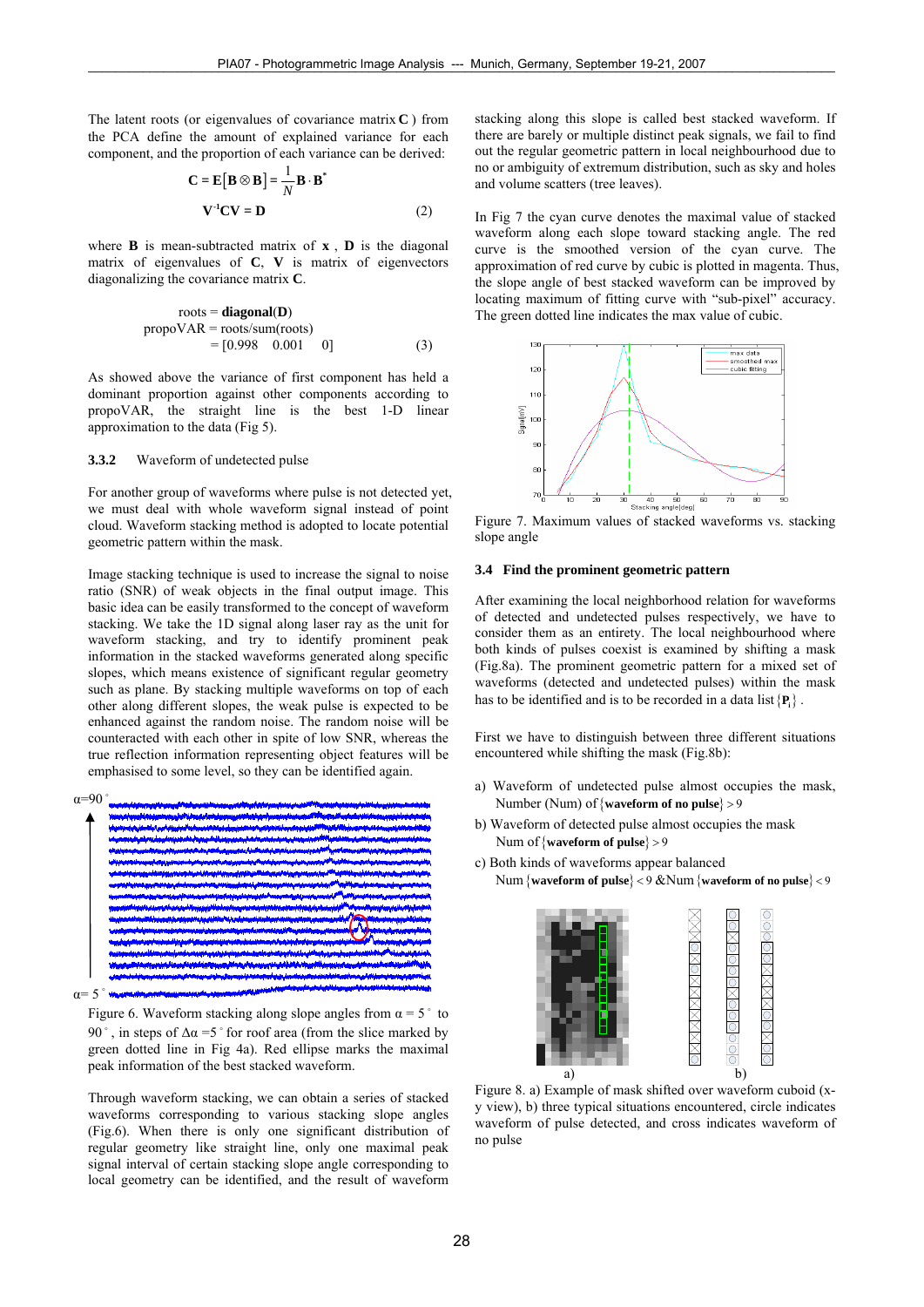| Algorithm Find out prominent geometric pattern from the                                                                                      |
|----------------------------------------------------------------------------------------------------------------------------------------------|
| waveforms delimited by mask                                                                                                                  |
| <b>Input:</b> Waveform slice, label array by point cloud                                                                                     |
| <b>Initialize</b> Prominent geometric pattern list $\{P_i\}$                                                                                 |
| while $\{S\}$ is not reached                                                                                                                 |
| if Num {waveform of no pulse} > 9 then                                                                                                       |
| Examine geometric pattern via waveform stacking                                                                                              |
| else if Num {waveform of pulse} > 9 then                                                                                                     |
| Examine geometric pattern via PCA                                                                                                            |
| else                                                                                                                                         |
| Examine geometric pattern for two kinds of<br>waveform respectively, and define a multiple<br>neighborhood relations for waveforms<br>end if |
| end if                                                                                                                                       |
| if the geometric pattern is found then                                                                                                       |
| Add to prominent geometric pattern list $\{P_i\}$ for this local                                                                             |
| mask                                                                                                                                         |
| end if                                                                                                                                       |
| end while                                                                                                                                    |
| <b>Return</b> $\{P_i\}$                                                                                                                      |

The algorithm described above has given us prominent geometric pattern list {**Pi**} as result. If a multiple neighborhood relation is defined for  $3<sup>rd</sup>$  situation, the waveforms will be treated in terms of different geometric patterns. For some local waveform groups covered by the shifting mask, there may be no prominent geometric pattern found, e.g. sky or holes, the next processing step (Fig.1-5) will be skipped and the likelihood value for assessing weak pulses is set to zero directly.

### **3.5 Contribution determination of single waveform**

In the last step of the whole algorithm, a measure should be defined to evaluate relation between the single original waveforms and local geometric pattern found by analyzing the local neighborhood relation. This measure quantifies how the single waveform contributes to building the prominent geometric pattern and can be further perceived as the likelihood value for assigning the corresponding waveform as pulse or not.

On the basis of considerations above, the correlation coefficient ρ between both waveform sections is calculated and used to serve as the measure, which describes similarity between the shape of waveforms to be compared.

$$
\rho(i,j) = \frac{\text{cov}(i,j)}{\sqrt{\text{var}(i,i) \times \text{var}(j,j)}} \text{ and } -1 \le \rho(i,j) \le 1
$$
 (3)

For those local neighbourhoods whose prominent geometric pattern is built by waveforms of undetected pulse, the peak signal fraction will be cropped from the averaged stacked waveform (section between two green lines in Fig.9). We compare this peak signal fraction to the corresponding section of original waveform through correlation in order to acquire the contribution of every original waveform to the best stacked waveform. The same procedure is performed towards another kind of local neighbourhood, only the averaged stacked waveform will be replaced by averaged waveform of detected pulse. As a result of existence of overlapping areas through shifting the mask and multiple neighborhood relations, the identical waveform may be repeated to correlate with multiple prominent geometric patterns, from which the maximal correlation coefficient will be chosen as the likelihood value for this waveform.



Figure 9. Original waveform (red) plotted overlaid with averaged stacked waveform corresponding to the prominent geometric pattern.

The hypothesis of weak pulses to be detected or not can be verified based on the likelihood value. This is the problem of two-class classification; one has to make a decision between two hypotheses either by thresholding empirically or based on estimation of likelihood function.

### **4. RESULTS**

The presented algorithm was applied to the waveform data cuboid acquired by an experimental laser system. According to the correlation coefficient, detection of weak pulses can be achieved by two-class classification. For those experiments, where we do not have any priori-knowledge or assumption concerning pulses expected to be detected, we decide pulse detected or not by selecting threshold empirically. In order to make the detection results more flexible and avoid crisp decision, up  $(t_n)$  and bottom  $(t_n)$  thresholds are to be set, if  $\rho(waveform) \leq t_b$  then accepted as detected pulse, if  $\rho(\text{waveform}) \ge t_n$  then fail to detect pulse,  $t_h < \rho$  (*waveform*) < *t<sub>u</sub>* remain to be checked further, and so we used a traffic-light paradigm to visualize the detection result which is shown in Fig 10. The most signals lying among roof region (without occlusion) are classified as detected pulse requiring no further check, whereas the most ones in the sky belong to the red category rejected directly(Fig.10). This result corresponds to our expectation and demonstrates reasonability of the algorithm.



Figure 10. Result of weak pulse detection (x-y view), Red: no pulse; Yellow: uncertain; Green: pulse

For two critical parts of the test scene – window and roof behind trees, a number of signals have been detected, thus the object feature can also be recovered (Fig.11a, b), e.g. the detected weak signals almost lie in one plane, moreover, the window plane formed by detected pulses appears to lie in some offsets backwards with respect to wall; The outline of the roof partially occluded by tree is to certain degree recovered. Many signals reflected from the ground have failed to be detected